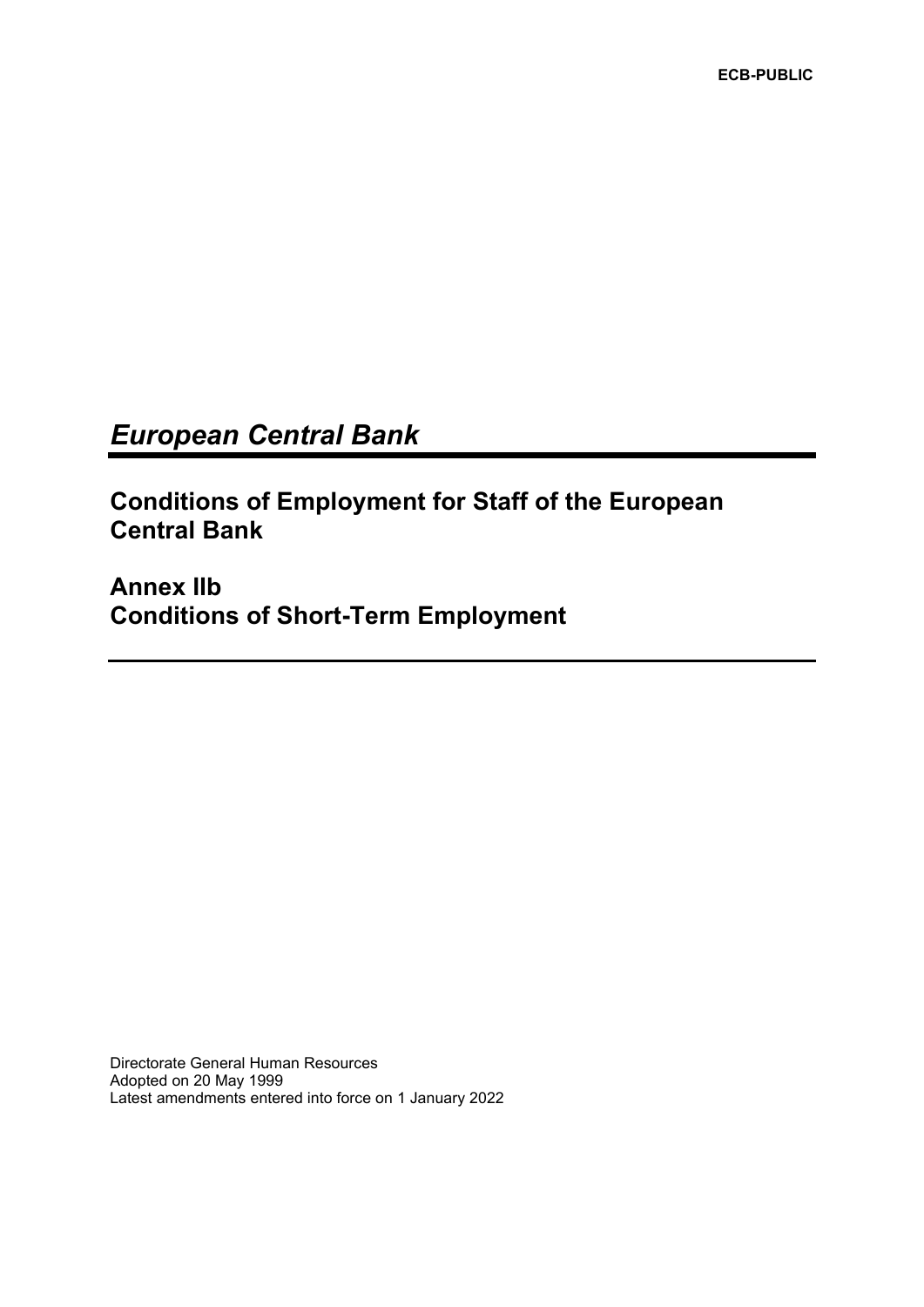#### **Conditions of Short-Term Employment for Staff of the European Central Bank** Latest amendments entered into force on 1 January 2022

# **Conditions of Employment for Staff of the European Central Bank**

# **Annex IIb Conditions of Short-Term Employment**

# **TABLE OF CONTENTS**

| PART <sub>1</sub> | General provisions                                 | 3  |
|-------------------|----------------------------------------------------|----|
| <b>PART 2</b>     | <b>Employment relations</b>                        | 5  |
| <b>PART 3</b>     | Salary and taxation                                | 6  |
| PART <sub>4</sub> | <b>Travel allowance</b>                            | 7  |
| <b>PART 5</b>     | Benefits on appointment and termination of service | 7  |
| PART <sub>6</sub> | Working hours and leave                            | 7  |
| PART <sub>7</sub> | Social security                                    | 9  |
| PART <sub>8</sub> | Appeals and disciplinary procedures                | 11 |
| <b>PART 9</b>     | Representation of short-term contract employees    | 14 |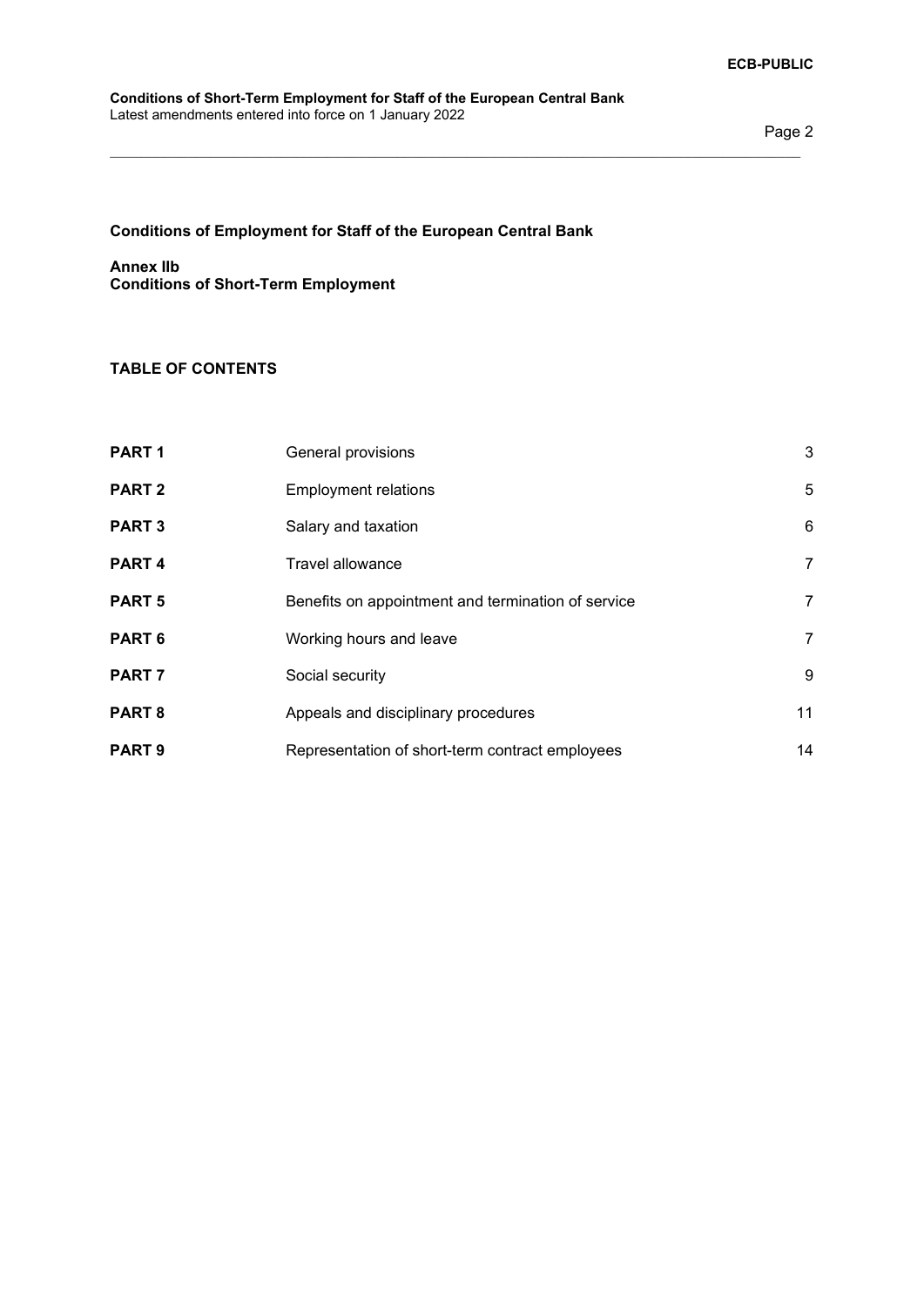## **PART 1 GENERAL PROVISIONS**

1. (a) For the purposes of these Conditions of Short-Term Employment, a "short-term contract employee" of the European Central Bank (hereinafter referred to as the ECB) shall mean any person who has countersigned an employment contract appointing him/her for a period of less than one year to a position within the ECB and who has taken up his/her appointment.

\_\_\_\_\_\_\_\_\_\_\_\_\_\_\_\_\_\_\_\_\_\_\_\_\_\_\_\_\_\_\_\_\_\_\_\_\_\_\_\_\_\_\_\_\_\_\_\_\_\_\_\_\_\_\_\_\_\_\_\_\_\_\_\_\_\_\_\_\_\_\_\_\_\_\_\_\_\_\_\_\_\_\_\_\_\_\_\_\_

(b) A "short-term contract employee" shall also mean any person who is appointed to a position or who has, and continues to have, for a period of at least one year beyond the duration of their assignment to the ECB, an employment contract with any of the following: (i) a national central bank of the ESCB; (ii) any other employer performing central banking tasks; (iii) an international governmental organisation, and who, for the duration of their assignment to the ECB, entered into an employment contract with the ECB. Such employment contract appointing a short-term contract employee to the ESCB/IO programme shall be limited to a maximum period of 36 months, including any extension.

"Central banking tasks" shall mean the tasks of the Eurosystem as laid down in Article 127(2), (5) and (6) of the Treaty on the Functioning of the European Union.

"International governmental organisations" shall mean non-profit organisations which are created or recognised by States or by organisations which themselves were created by States and are entrusted with the performance of tasks in the public interest.

(c) The Executive Board may, by reasoned decision, authorise the appointment of short-term contract employees under the ESCB/IO programme who have, and continue to have, for a period of at least one year beyond the duration of their assignment to the ECB, an appointment to a position or employment contract with a public entity other than those listed in paragraph (b) above. There shall be a maximum of two concurrent appointments authorised under this rule per public entity. When working at the ECB, a short-term contract employee appointed under this paragraph shall not carry out tasks related to policy dossiers concerning the State which owns the public entity.

"Public entity" shall mean an entity which has been directly or indirectly created and is owned by a State and entrusted with the performance of tasks in the public interest.

2. The conduct of short-term contract employees shall neither undermine their professional independence and impartiality nor harm the ECB's reputation. Short-term contract employees shall comply with the provisions of the ECB's ethics framework laid down in the Staff Rules and in particular: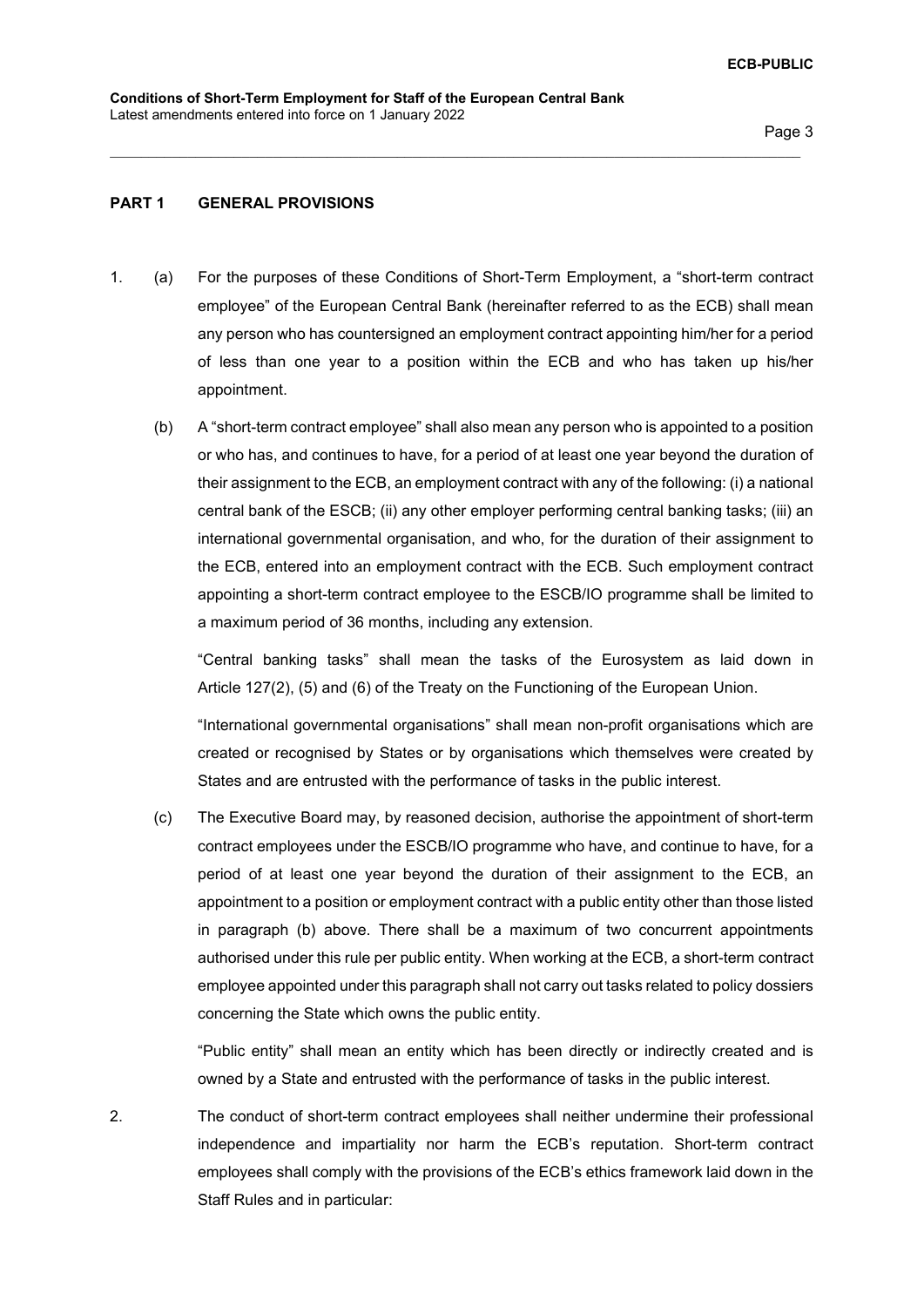(a) respect the ECB's common values and conduct themselves in their professional and private lives in a manner befitting the character of the ECB as a European institution;

\_\_\_\_\_\_\_\_\_\_\_\_\_\_\_\_\_\_\_\_\_\_\_\_\_\_\_\_\_\_\_\_\_\_\_\_\_\_\_\_\_\_\_\_\_\_\_\_\_\_\_\_\_\_\_\_\_\_\_\_\_\_\_\_\_\_\_\_\_\_\_\_\_\_\_\_\_\_\_\_\_\_\_\_\_\_\_\_\_

- (b) perform their duties conscientiously, honestly and without regard to self-interest or national interests;
- (c) avoid situations that give or may be perceived to give rise to conflicts of interest, including those arising from subsequent occupational activities;
- (d) adhere to the highest standards of professional ethics and act with loyalty to the Union and the ECB;
- (e) respect the ECB's rules on private financial transactions;
- (f) adhere to the ECB's rules on dignity at work.

Short-term contract employees shall continue to be bound by these obligations while on leave from the ECB.

- 3. With due regard to Article 37 of the Statute of the European System of Central Banks and of the European Central Bank, short-term contract employees shall refrain, even after their duties have ceased, from making unauthorised disclosure of any information that they have received in the performance of their duties, unless that information has already been made public.
- 4. Short-term contract employees shall not, without prior authorisation from the Executive Board, disclose on any grounds whatsoever, in any administrative or legal proceedings, information of which they have knowledge by reason of their professional duties. The ECB shall authorise disclosure if (a) such disclosure is compatible with the interests of the ECB, and (b) refusal to authorise disclosure would give rise to criminal consequences for the short-term contract employee concerned. Authorisation to make disclosure shall not be necessary if a short-term contract employee is summoned to give evidence before the Court of Justice of the European Union in proceedings between the ECB and current or former staff.
- 4. (a) Under the conditions laid down in the Staff Rules, certain short-term contract employees who intend to engage in a new occupational activity after the end of their employment with the ECB shall refrain for a specified period from engaging in an occupational activity that could lead to a conflict with the interests of the ECB (cooling-off period).
- 10. (a) All rights in respect of any writings, inventions or other works produced by short-term contract employees in the performance of their duties shall automatically be vested in the ECB, except for any moral rights. The Executive Board may authorise short-term contract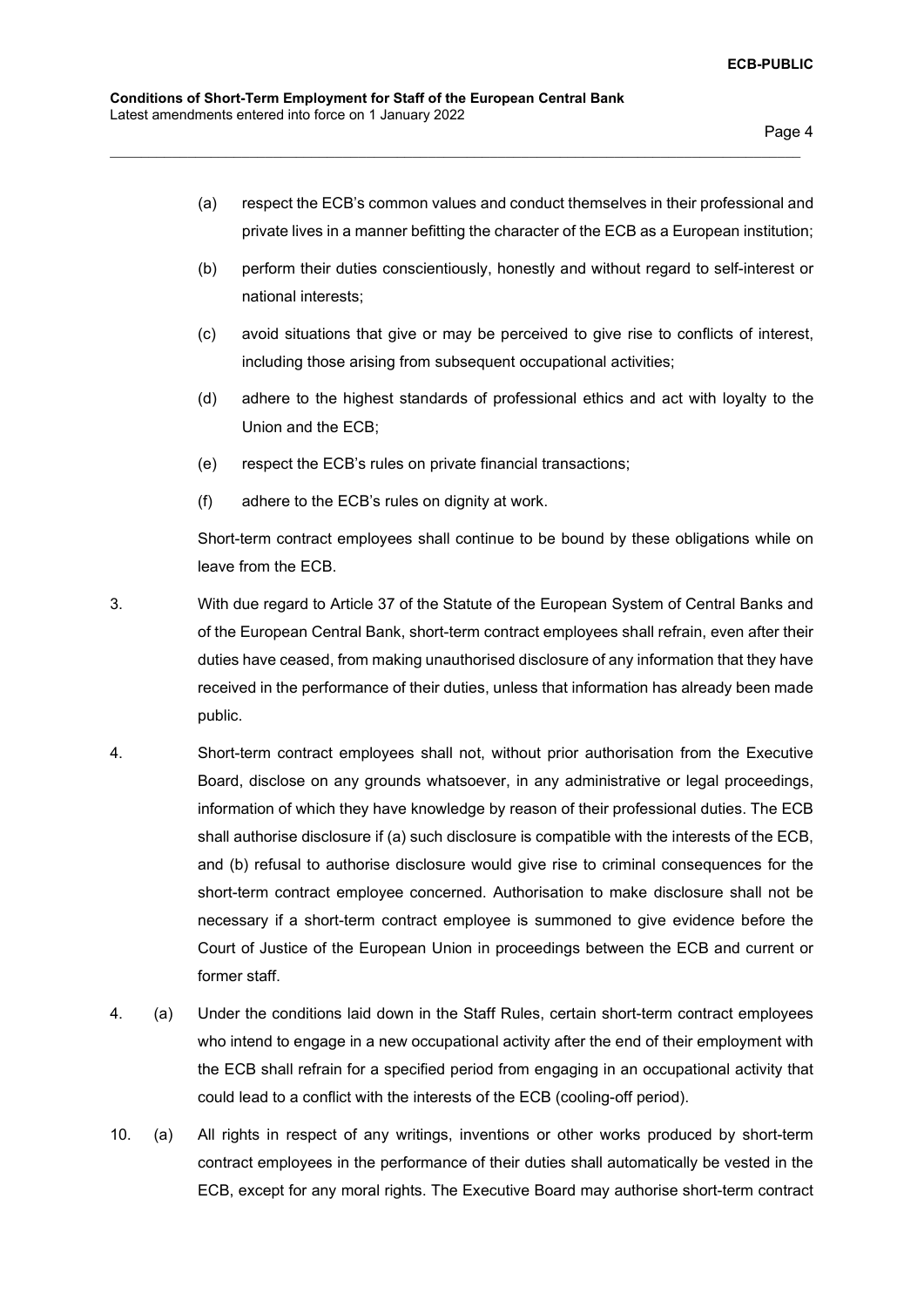employees to exercise specific rights relating to writings, inventions or works produced by them for their own benefit

11. Short-term contract employees shall not be liable for any damages caused to the ECB or to third parties because of or in the due performance of their respective functions, unless such damages are due to gross negligence or wilful misconduct.

\_\_\_\_\_\_\_\_\_\_\_\_\_\_\_\_\_\_\_\_\_\_\_\_\_\_\_\_\_\_\_\_\_\_\_\_\_\_\_\_\_\_\_\_\_\_\_\_\_\_\_\_\_\_\_\_\_\_\_\_\_\_\_\_\_\_\_\_\_\_\_\_\_\_\_\_\_\_\_\_\_\_\_\_\_\_\_\_\_

- 12. The ECB shall keep a personal file for each short-term contract employee. The regime applicable to these files is defined in the Rules for Short-Term Employment in accordance with the principles set out in Commission Recommendation 81/679/EEC of 29 July 1981 relating to the Council of Europe Convention for the protection of individuals with regard to automatic processing of personal data and Directive 95/46/EC of the European Parliament and of the Council of 24 October 1995 on the protection of individuals with regard to the processing of personal data and on the free movement of such data.
- 13. The right to strike shall be subject to prior written notice from the organising body and to the maintenance of such minimum services as may be required by the Executive Board. The Rules for Short-Term Employment shall further specify these limitations.

#### **PART 2 EMPLOYMENT RELATIONS**

- 13a. The ECB shall appoint short-term contract employees under the conditions laid down in the Rules for Short-Term Employment.
- 14. Employment relations between the ECB and its short-term contract employees shall be governed by employment contracts issued in conjunction with these Conditions of Short-Term Employment. The Rules for Short-Term Employment adopted by the Executive Board shall further specify these Conditions of Short-Term Employment.

Employment with the ECB as a short-term contract employee shall be subject to security clearance.

15. No specific national labour law governs these Conditions of Short-Term Employment. The ECB shall apply (i) the general principles of law common to the Member States, (ii) the general principles of Union law, and (iii) the rules contained in Union regulations and directives concerning social policy which are addressed to Member States. Whenever necessary, these legal instruments will be implemented by the ECB. Union recommendations in the area of social policy will be given due consideration. In interpreting the rights and obligations under the present Conditions of Short-Term Employment, due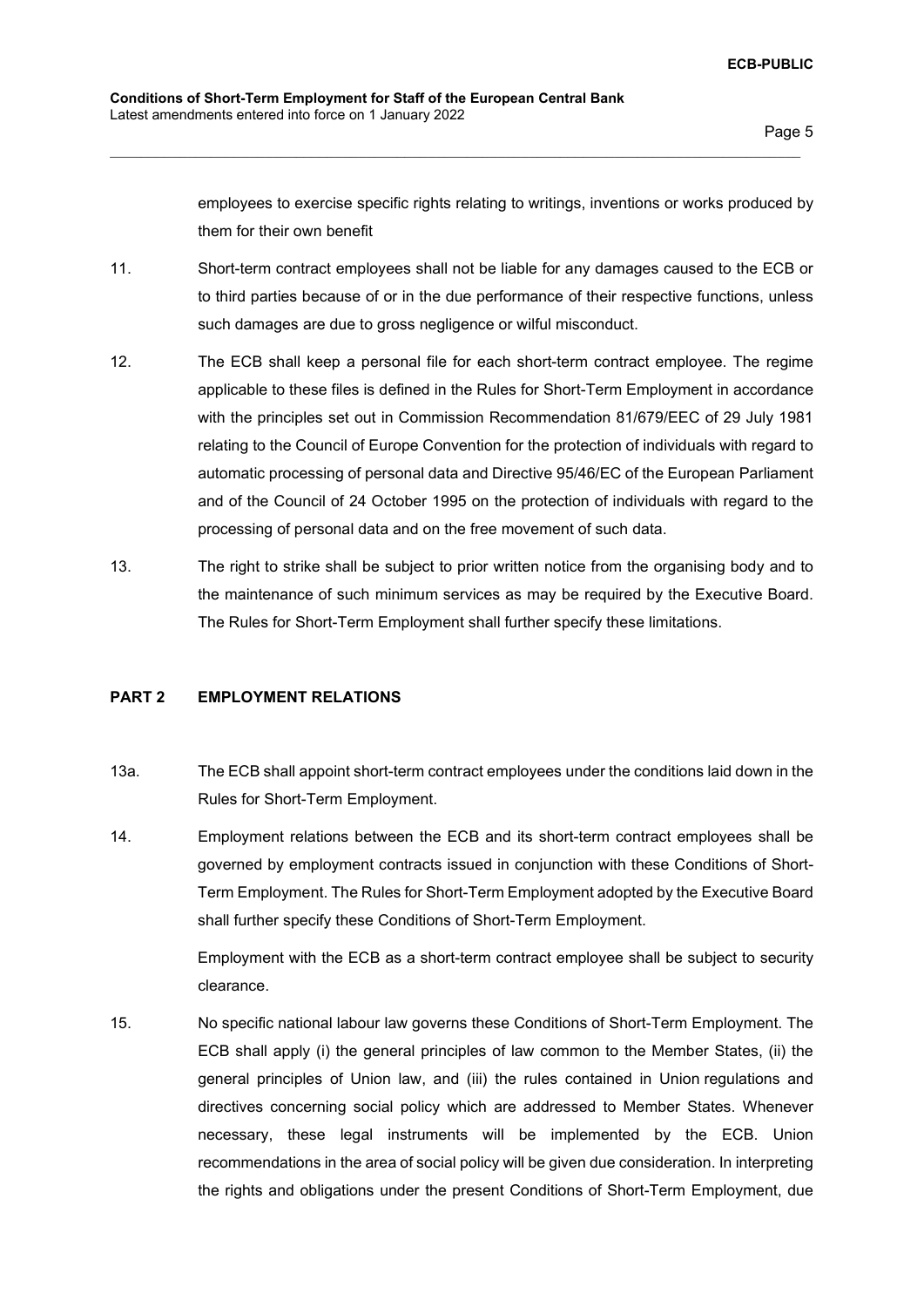**ECB-PUBLIC**

regard shall be shown for the authoritative principles of the regulations, rules and case law which apply to the staff of other Union institutions.

\_\_\_\_\_\_\_\_\_\_\_\_\_\_\_\_\_\_\_\_\_\_\_\_\_\_\_\_\_\_\_\_\_\_\_\_\_\_\_\_\_\_\_\_\_\_\_\_\_\_\_\_\_\_\_\_\_\_\_\_\_\_\_\_\_\_\_\_\_\_\_\_\_\_\_\_\_\_\_\_\_\_\_\_\_\_\_\_\_

The ECB shall provide to its short-term contract employees a workplace which complies with health and safety standards at least equivalent to the minimum requirements under Council Directive 89/391/EEC of 12 June 1989 on the introduction of measures to encourage improvements in the safety and health of workers at work and the individual Directives adopted on the basis of Article 16 thereof. In interpreting the rights and obligations under these Directives, due regard shall be shown for the legal acts transposing them into German law, to the extent that the ECB has not adopted its own rules and that such application is without prejudice to the legislative powers conferred upon the Governing Council and the Executive Board and the ECB's independence as guaranteed by the Headquarters Agreement and the Protocol on Privileges and Immunities.

16. The period of notice to be given by the ECB if services are terminated before the term of the contract (except in case of gross misconduct) and to be given by a short-term contract employee if he/she wishes to leave the ECB shall be one month. If the services are terminated by the ECB, the reasons for such a termination will be communicated to the short-term contract employee.

## **PART 3 SALARY AND TAXATION**

- 17. The salary paid to a short-term contract employee shall be stipulated in the letter of appointment. Employment contracts between the ECB and its short-term contract employees shall take the form of letters of appointment which shall be countersigned by the short-term contract employee. The letters of appointment shall specify the terms of employment as required by Council Directive 91/533/EEC of 14 October 1991 on an employer's obligation to inform employees of the conditions applicable to the contract or employment relationship. Unless stated otherwise, the place of work shall be Frankfurt am Main.
- 18. This salary shall be subject to review in accordance with the general salary adjustments relating to members of staff of the ECB.
- 19. In accordance with the Protocol on the Privileges and Immunities of the European Communities and Council Regulation No 260/68 of 29 February 1968 laying down the conditions and procedure for applying the tax for the benefit of the European Communities as amended by Council Regulation No 1197/98 of 5 June 1998, short-term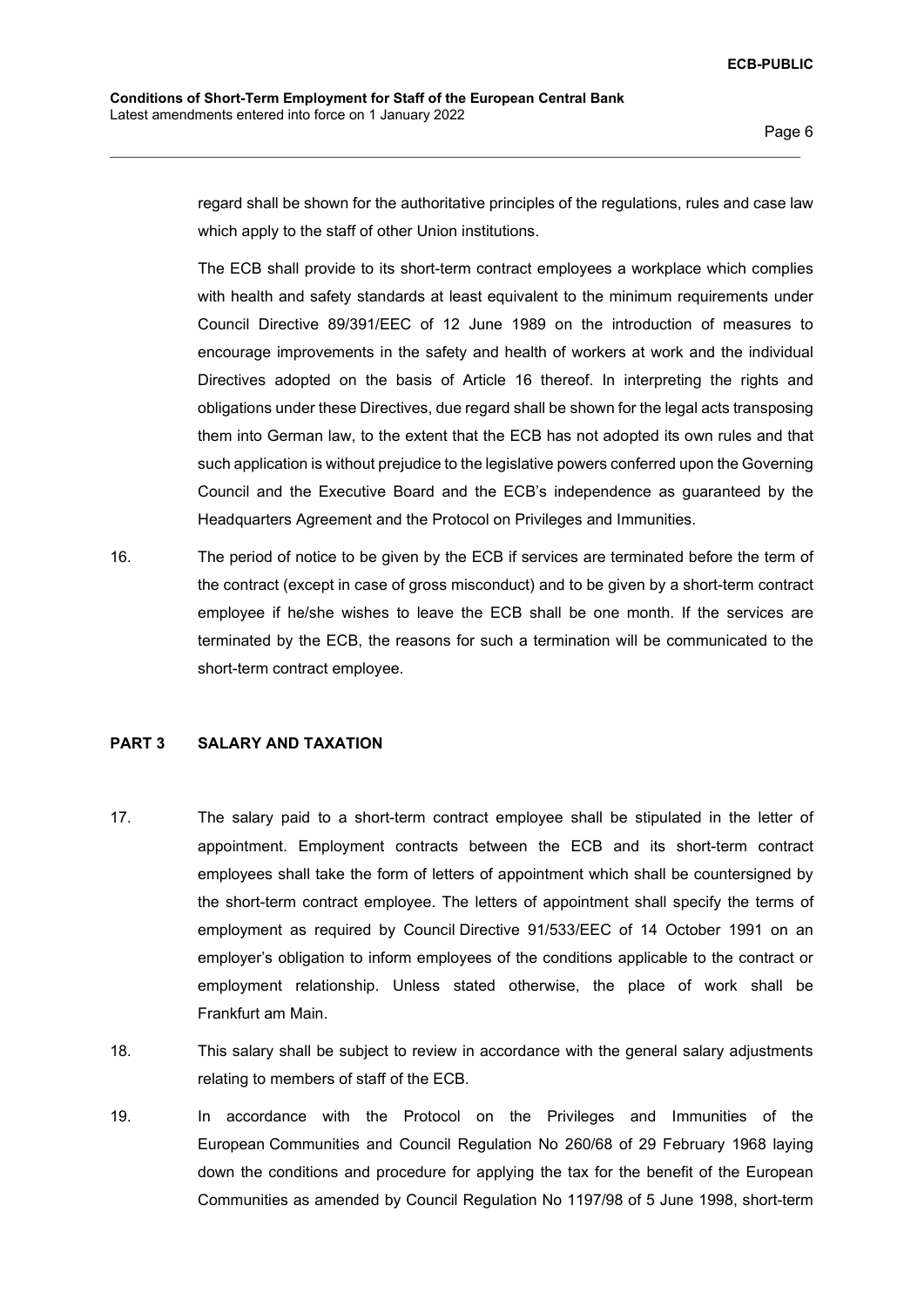contract employees of the ECB shall be subject to the tax for the benefit of the European Communities with regard to salaries, wages and emoluments paid by the ECB.

## **PART 4 TRAVEL ALLOWANCE**

20. A short-term contract employee for whom the ECB has agreed temporary relocation shall be entitled to a travel allowance for every full month of service for the duration of his/her contract. Calculated on the basis of the short-term contract employee's place of residence, this allowance shall be as follows:

\_\_\_\_\_\_\_\_\_\_\_\_\_\_\_\_\_\_\_\_\_\_\_\_\_\_\_\_\_\_\_\_\_\_\_\_\_\_\_\_\_\_\_\_\_\_\_\_\_\_\_\_\_\_\_\_\_\_\_\_\_\_\_\_\_\_\_\_\_\_\_\_\_\_\_\_\_\_\_\_\_\_\_\_\_\_\_\_\_

- Up to 500 km: EUR 392
- Between 500 and 1,500 km: EUR 772
- Over 1,500 km: EUR 1,152

#### **PART 5 BENEFITS ON APPOINTMENT AND TERMINATION OF SERVICE**

- 21. Under the conditions laid down in the Rules for Short-Term Employment, for a short-term contract employee whose temporary relocation has been approved, the ECB shall cover:
	- (a) travel related expenses on taking up appointment and on termination of service;and
	- (b) temporary accommodation.

#### **PART 6 WORKING HOURS AND LEAVE**

- 23. The standard working week shall be forty hours excluding lunch breaks, unless otherwise agreed.
	- (a) Under the conditions laid down in the Rules for Short-Term Employment, short-term contract employees may be allowed to work part-time. The entitlements of shortterm contract employees working part-time shall be prorated in line with their working time.
- 24. (a) Short-term contract employees may be required to work overtime in cases of urgency or exceptional pressure of work.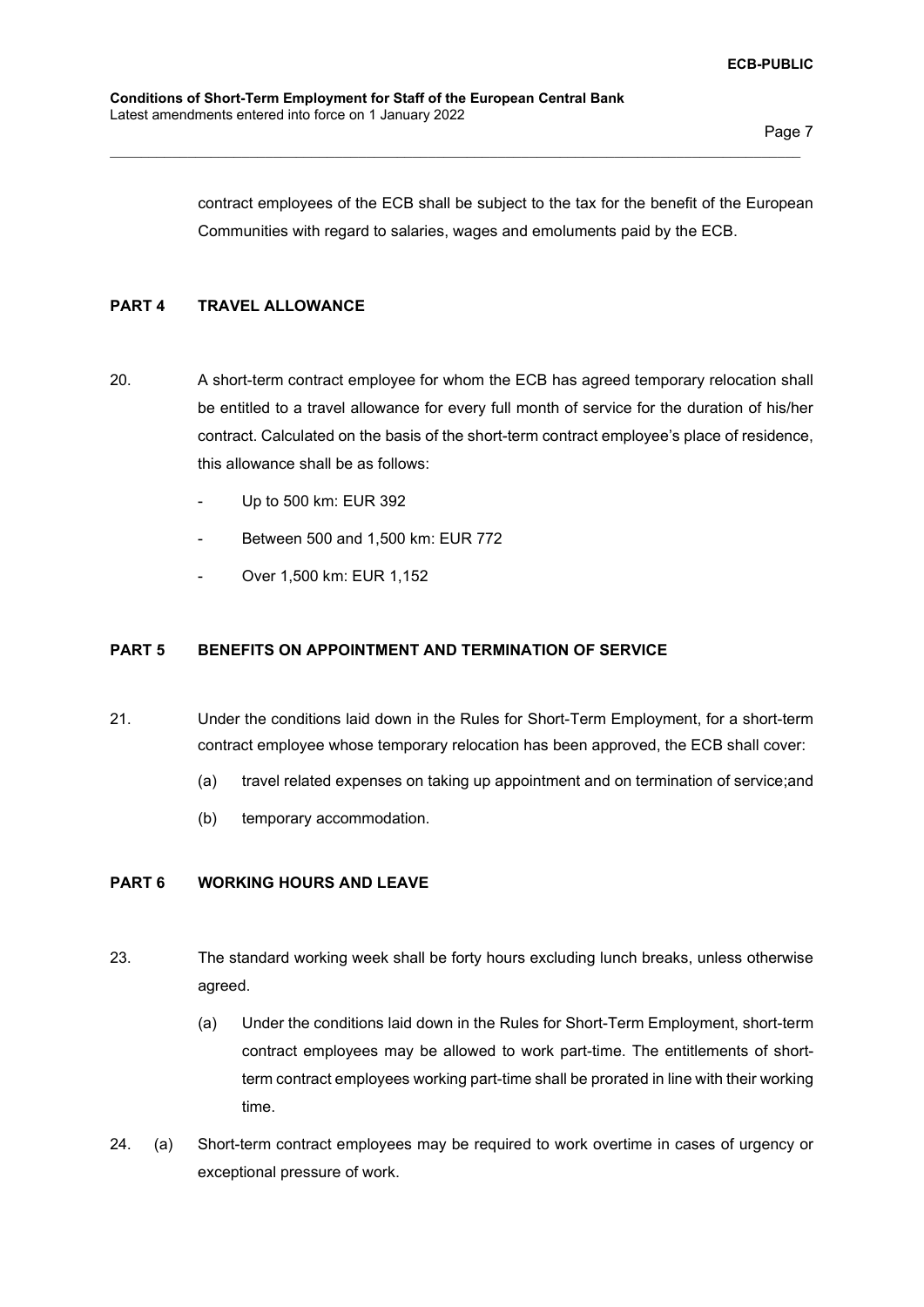(b) Compensation shall be granted to short-term contract employees with a basic salary up to step 59 of salary band E as follows:

\_\_\_\_\_\_\_\_\_\_\_\_\_\_\_\_\_\_\_\_\_\_\_\_\_\_\_\_\_\_\_\_\_\_\_\_\_\_\_\_\_\_\_\_\_\_\_\_\_\_\_\_\_\_\_\_\_\_\_\_\_\_\_\_\_\_\_\_\_\_\_\_\_\_\_\_\_\_\_\_\_\_\_\_\_\_\_\_\_

- (i) one hour for each hour of overtime worked in excess of the applicable working hours for part-time work up to and including the 40th hour per week,
- (ii) one hour and a half for each hour of overtime worked after a standard 40-hour week,
- (iii) two hours for each hour of overtime worked after a standard eight-hour working day if the excess is more than six hours per day,
- (iv) two hours for each hour of overtime worked on Saturdays, Sundays and public holidays.
- 25. Short-term contract employees required to carry out shift-work duties or on-call duties shall be granted an allowance under the conditions laid down in the Rules for Short-Term Employment.
- 26. Short-term contract employees shall be entitled to 20.3 hours of paid leave per month. Public holidays observed by the ECB shall be additional to this leave entitlement.
- 27. Short-term contract employees shall be entitled to:
	- (i) paid maternity leave of twenty weeks;
	- (ii) in the event of multiple birth an additional four weeks of paid leave;
	- (iii) special leave for personal or family reasons in the event of the marriage of the shortterm contract employee or of a relative, death of a relative, birth or adoption of a child, compliance with legal duties or other special cases. Travelling time shall also be granted where relevant.

Remuneration shall not be paid beyond the term of the contract.

28. Short-term contract employees who provide evidence of incapacity to carry out their duties because of illness or accident shall be granted paid sick leave. Remuneration shall not be paid beyond the term of the contract.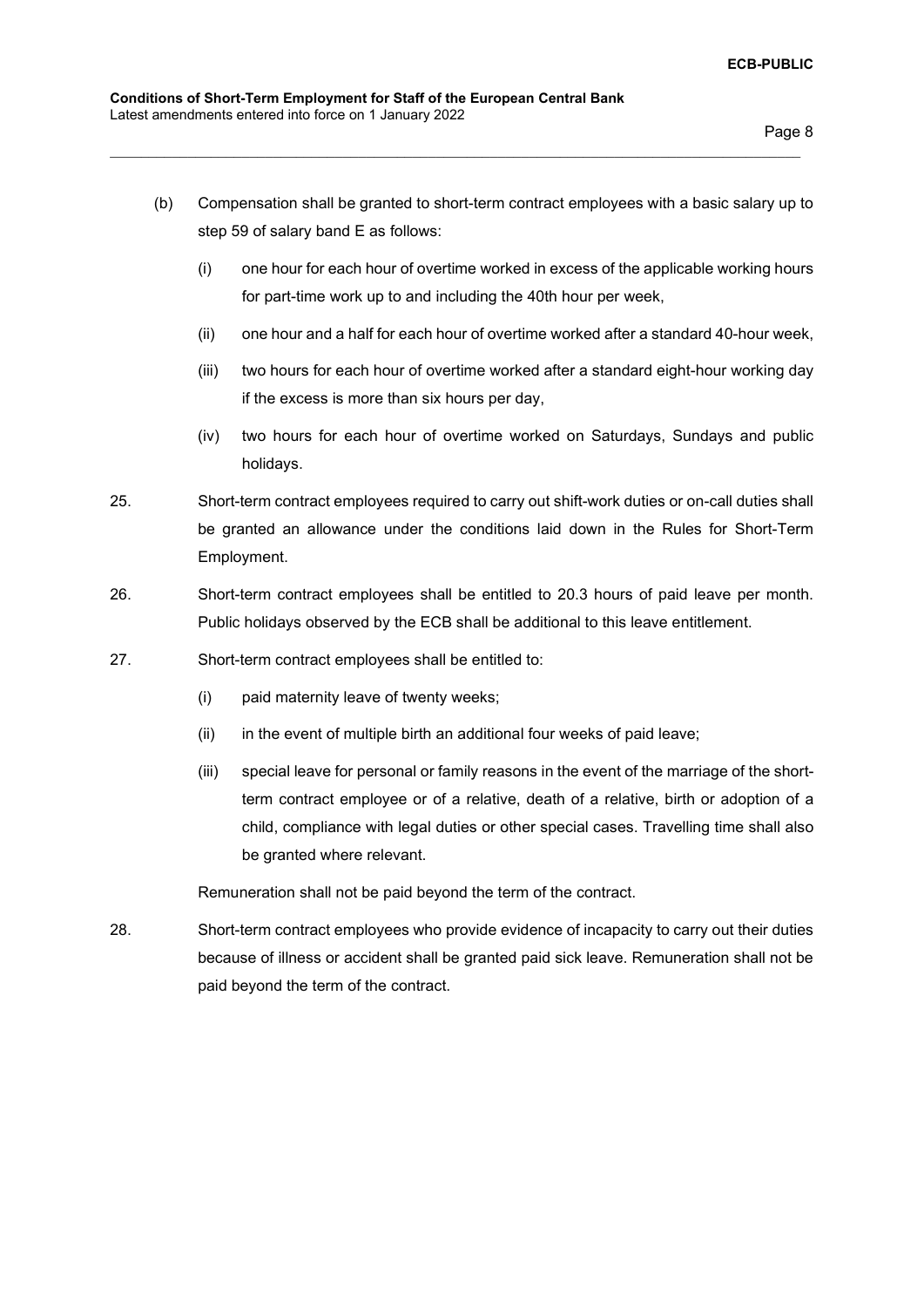## **PART 7 SOCIAL SECURITY**

29. Article 33 of the Conditions of Employment relating to the ECB health insurance shall apply to short-term contract employees, their dependent spouses and their dependent children.

- 29a. Article 33a of the Conditions of Employment relating to the long-term care insurance shall apply to short-term contract employees, their dependent spouses and their dependent children.
- 29b. Under the conditions laid down in Annexes III and IV of the Staff Rules, short-term contract employees may request insurance cover under the ECB health insurance and/or under the ECB long-term care insurance for their former spouses. In such cases, short-term contract employees shall pay the full contribution.
- 30. (a) From the date of appointment, the ECB shall provide short-term contract employees with full insurance cover against all reasonable and customary medical and dental expenses incurred as a result of an occupational disease or accident at work in the manner provided for in the Rules for Short-term Employment. This insurance shall be provided free of charge to short-term contract employees. Short-term contract employees may claim solely against the insurer on the basis of the ECB insurance policy.
	- (b) The benefits payable by the ECB as a result of an occupational disease or accident suffered by short-term contract employees shall be as follows:
		- (i) in the event of death, payment of an indemnity equal to five times the deceased short-term contract employee's annual basic salary. The indemnity shall be paid:
			- to the persons known to the ECB and designated by the deceased short-term contract employee,
			- where there are no persons in the category above, to their spouse and children, where applicable, in accordance with the law of succession governing the deceased short-term contract employee's estate,
			- where there are no persons in either of the two categories above, to the relatives in the ascending line in accordance with the law of succession governing the deceased short-term contract employee's estate,
			- where there are no persons in any of the three categories above, to the ECB;
		- (ii) in the event of total permanent invalidity, payment of an indemnity to the short-term contract employee equal to eight times their annual basic salary;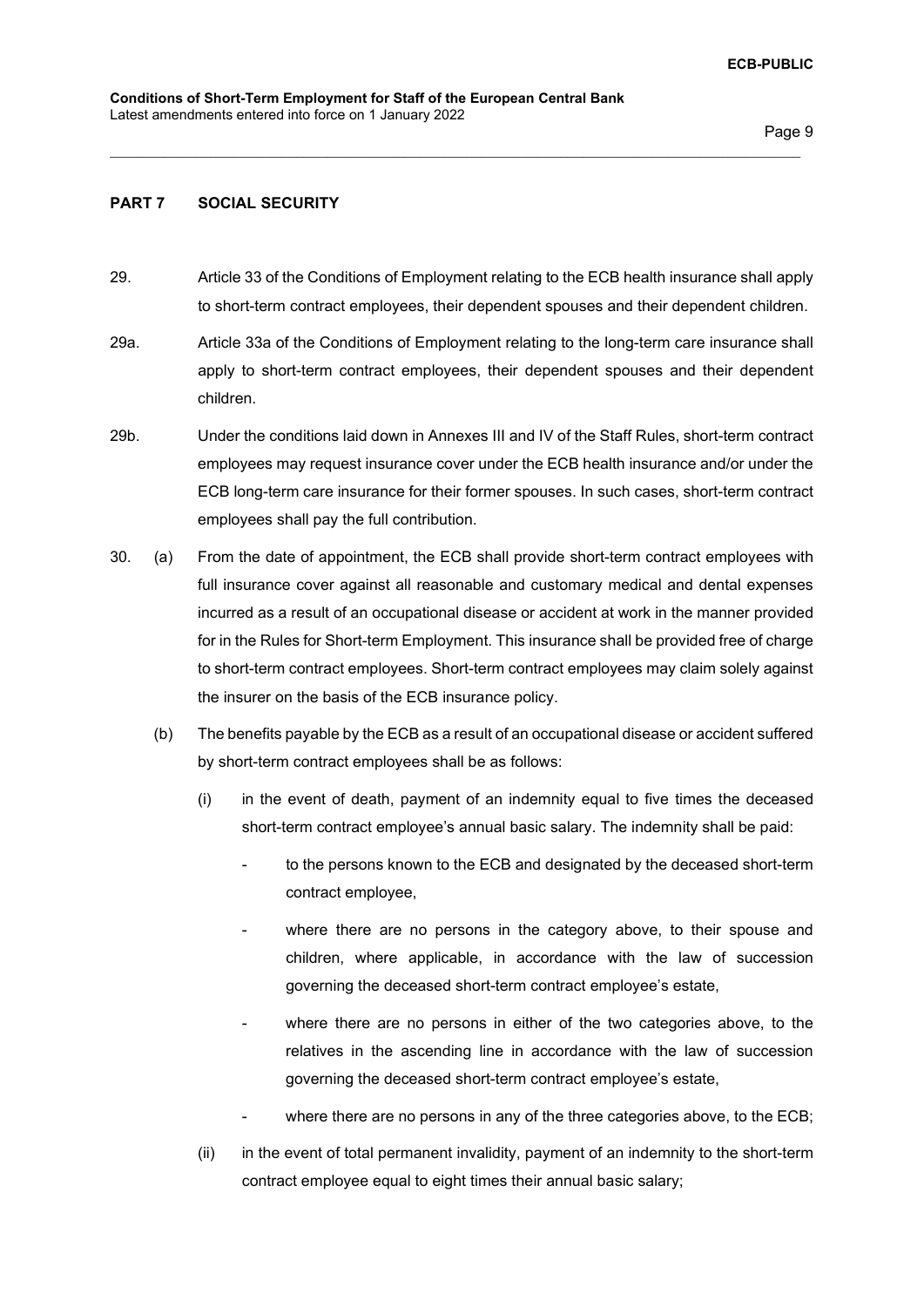(iii) in the event of partial permanent invalidity, payment to the short-term contract employee of a proportion of the indemnity provided for in subparagraph (ii), calculated by reference to the scale laid down in Annex II to the Staff Rules.

\_\_\_\_\_\_\_\_\_\_\_\_\_\_\_\_\_\_\_\_\_\_\_\_\_\_\_\_\_\_\_\_\_\_\_\_\_\_\_\_\_\_\_\_\_\_\_\_\_\_\_\_\_\_\_\_\_\_\_\_\_\_\_\_\_\_\_\_\_\_\_\_\_\_\_\_\_\_\_\_\_\_\_\_\_\_\_\_\_

The benefits in subparagraphs (i) to (iii) shall be calculated in accordance with the provisions laid down in the Rules for Short-Term Employment. These benefits shall be paid in addition to any reimbursements provided for in paragraph (a).

Short-term contract employees shall contribute one third of the costs of the ECB insurance policy dedicated to financing the benefits in this paragraph in the case of accidents.

- 31. The minimum subsistence figure shall correspond to the basic salary of a short-term contract employee in salary band A at step 1. Where salary is withheld, contributions to the ECB health insurance, the long-term care insurance and the accident insurance shall be calculated by reference to the part not withheld.
- 31a. Under the conditions laid down in the Staff Rules, short-term contract employees who, following the end of their employment with the ECB, are prohibited as a result of their cooling-off period from taking up a specific occupational activity and who cannot find a suitable alternative occupational activity and are as a result unemployed, shall be entitled to the following benefits for the duration of the prohibition on undertaking the activity and as long as they remain unemployed:
	- (a) a special monthly allowance equal to
		- 80% of the last basic salary for the first year.
		- 60% of the last basic salary for the year thereafter;
	- (b) cover under the ECB health insurance, long-term care insurance and accident insurance scheme, subject to payment of the relevant contributions.

The above benefits are complementary to any other benefits of the same nature provided by other sources, including unemployment benefits. Short-term contract employees shall claim and declare such benefits, which shall be deducted from those payable by the ECB. The above benefits shall not be payable to short-term contract employees on retirement.

- 31b. Together with their monthly salary, the ECB shall pay short-term contract employees the pension contribution the ECB would have paid had the short-term contract employee been entitled to join the pension scheme. Such payment shall be subject to the tax for the benefit of the European Communities.
- 31c. Together with their monthly salary, the ECB shall pay short-term contract employees, except those mentioned in Article 1(b) of the Conditions of Short-Term Employment, an additional allowance equal to 1.5% of their monthly basic salary provided they present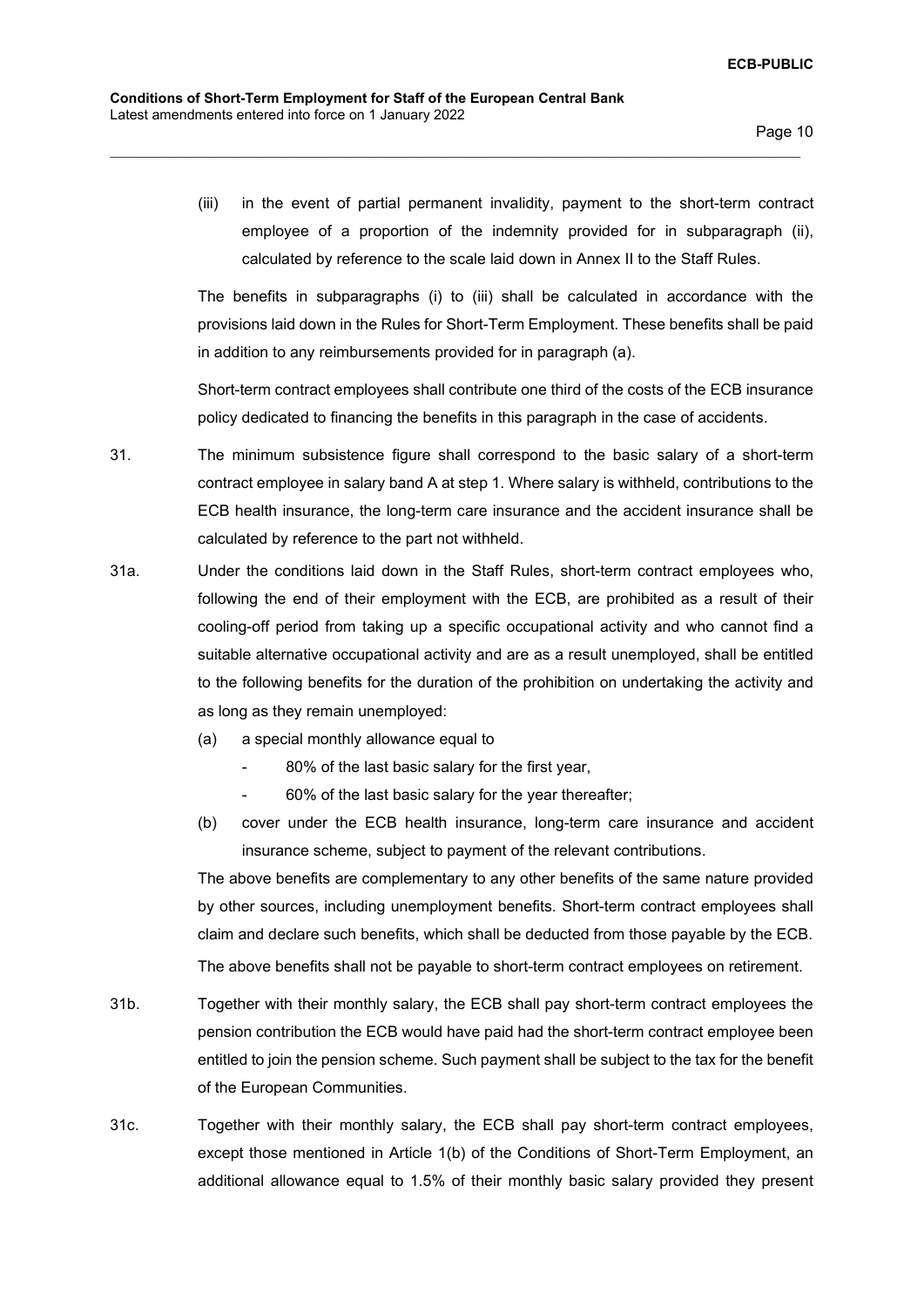evidence that they are insured against the risk of unemployment during the relevant period of their employment at the ECB and bear the full related costs.

#### **PART 8 APPEALS AND DISCIPLINARY PROCEDURES**

32. Short-term contract employees may ask for an administrative review of decisions taken in their individual cases, using the procedure laid down in Part 7 of the Rules for Short-term Employment. Short-term contract employees who remain dissatisfied following the administrative review procedure may use the grievance procedure laid down in Part 7 of the Rules for Short-term Employment.

\_\_\_\_\_\_\_\_\_\_\_\_\_\_\_\_\_\_\_\_\_\_\_\_\_\_\_\_\_\_\_\_\_\_\_\_\_\_\_\_\_\_\_\_\_\_\_\_\_\_\_\_\_\_\_\_\_\_\_\_\_\_\_\_\_\_\_\_\_\_\_\_\_\_\_\_\_\_\_\_\_\_\_\_\_\_\_\_\_

Such procedures may not be used to challenge any of the following:

- (i) a Governing Council decision or any ECB policy, including any policy laid down in these Conditions of Short-Term Employment or in the Rules for Short-term Employment;
- (ii) a decision for which special appeals procedures exist;
- (iii) a decision to initiate an internal administrative inquiry and/or disciplinary proceedings; (iv) a decision by the Executive Board, or the member of the Executive Board to whom the Directorate General Human Resources<sup>∗</sup> reports, that imposes a disciplinary measure;
- (iv) a decision by the external service provider entrusted with the administration of the ECB health insurance and by the external service provider entrusted with the administration of the long term care insurance;
- (v) a decision not to reimburse either wholly or partially medical or dental expenses incurred as a result of an accident or an occupational disease.

Disciplinary measures may only be challenged by means of the special appeals procedure laid down in the Rules for Short-term Employment.

33. After all available internal procedures have been exhausted, the Court of Justice of the European Communities shall have jurisdiction in any dispute between the ECB and a shortterm contract employee.

The Directorate General Human Resources, Budget and Organisation continues to exist until the new Director General Human Resources is appointed.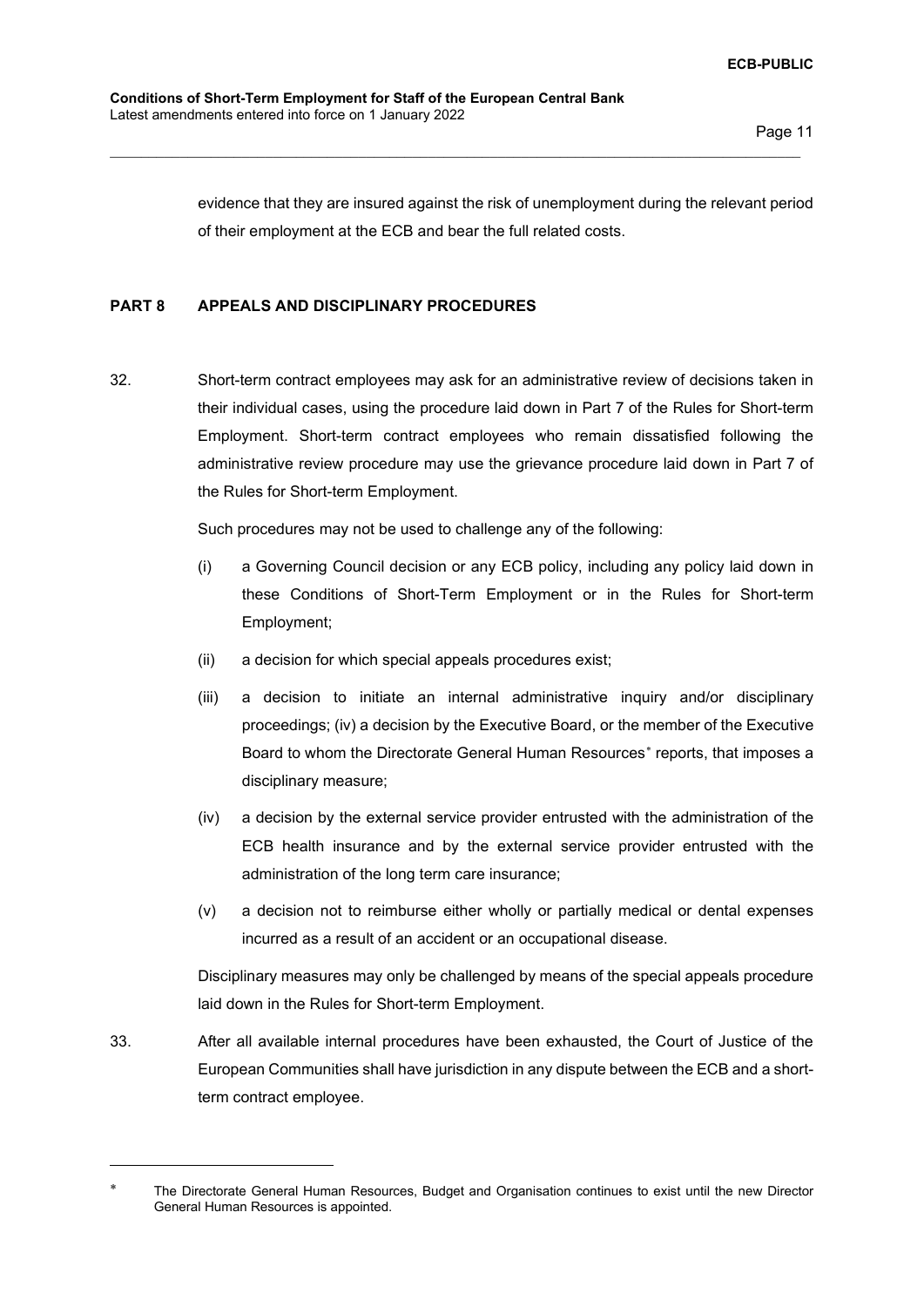Such jurisdiction shall be restricted to the legality of the measure or decision, unless the dispute is of a financial nature, in which case the Court of Justice of the European Communities shall have unlimited jurisdiction.

34. Articles 32 and 33 shall apply by analogy to former short-term contract employees to whom these Conditions of Short-Term Employment apply.

- 35. The following disciplinary measures may be taken, as appropriate, against short-term contract employees or former short-term contract employees to whom these Conditions of Short-Term Employment apply who, whether intentionally or through their negligence, breach their professional duties:
	- (i) the Director General Human Resources or their Deputy Director General (for shortterm contract employees in salary bands A to J), or the member of the Executive Board to whom the Directorate Human Resources reports (for short-term contract employees in salary bands K to L), may impose any of the following:
		- a written warning,
		- a written reprimand:
	- (ii) in addition, the Executive Board may impose any of the following:
		- a temporary reduction in salary,
		- a permanent reduction in salary,
		- demotion with a corresponding change in the employment position of the member of staff within the organisation.
		- dismissal with or without notice.
- 36. Disciplinary measures shall be proportional to the seriousness of the breach of professional duties and shall state the grounds on which they are based. To determine the seriousness of the breach of professional duties and the disciplinary measure to be imposed, account shall be taken in particular of:
	- the nature of the breach of professional duties and the circumstances in which it occurred,
	- the extent to which the misconduct adversely affects the ECB's integrity, reputation or interests,
	- the extent to which the misconduct involves intentional actions or negligence,
	- the motives of the short-term contract employee's breach of professional duties,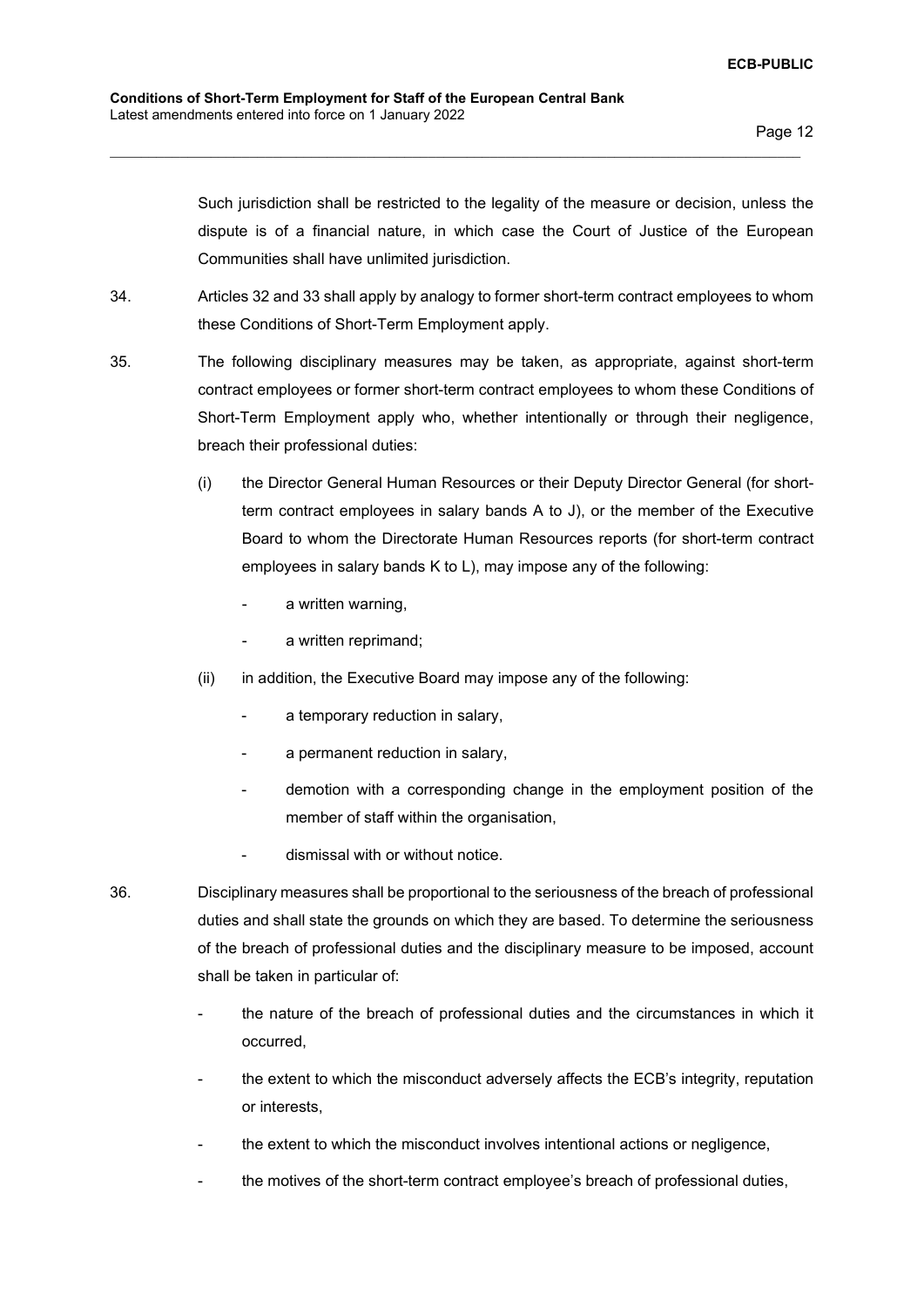- the short-term contract employee's grade and seniority,
- the degree of the short-term contract employee's responsibility,

\_\_\_\_\_\_\_\_\_\_\_\_\_\_\_\_\_\_\_\_\_\_\_\_\_\_\_\_\_\_\_\_\_\_\_\_\_\_\_\_\_\_\_\_\_\_\_\_\_\_\_\_\_\_\_\_\_\_\_\_\_\_\_\_\_\_\_\_\_\_\_\_\_\_\_\_\_\_\_\_\_\_\_\_\_\_\_\_\_

- whether the breach of professional duties involves repeated action or behaviour,
- the conduct of the short-term contract employee throughout the course of their contract.

Disciplinary measures shall be adopted in accordance with the procedure laid down in the Rules for Short-term Employment. The said procedure shall ensure that no short-term contract employee or former short-term contract employee to whom these Conditions of Short-Term Employment apply may be subjected to a disciplinary measure without first being offered an opportunity to reply to the relevant charges. A single case of breach of professional duties shall not give rise to more than one disciplinary measure.

37. The Executive Board may suspend a short-term contract employee against whom an allegation of serious breach of professional duties has been made immediately after they have been heard, save in exceptional circumstances.

> The decision shall specify whether the ECB shall continue to pay the full basic salary during the period of suspension or whether to withhold a part thereof. In the latter case, the part withheld shall not be more than half of the short-term contract employee's basic salary and the short-term contract employee's income may not be less than the minimum subsistence figure provided for in Article 31.

> If within four months from the suspension no final decision has been taken, or no measure other than a written warning or written reprimand has been taken, the ECB shall reimburse the short-term contract employee the amount of salary withheld.

38. If the Executive Board or the Director General Human Resources or their Deputy Director General decides to close the case without imposing a disciplinary measure, the short-term contract employee may request that the ECB make good the damage that they have suffered through suitable publicity of such decision. Where new facts supported by relevant evidence come to light, the Executive Board may reopen disciplinary proceedings on its own initiative or on application by the short-term contract employee concerned.